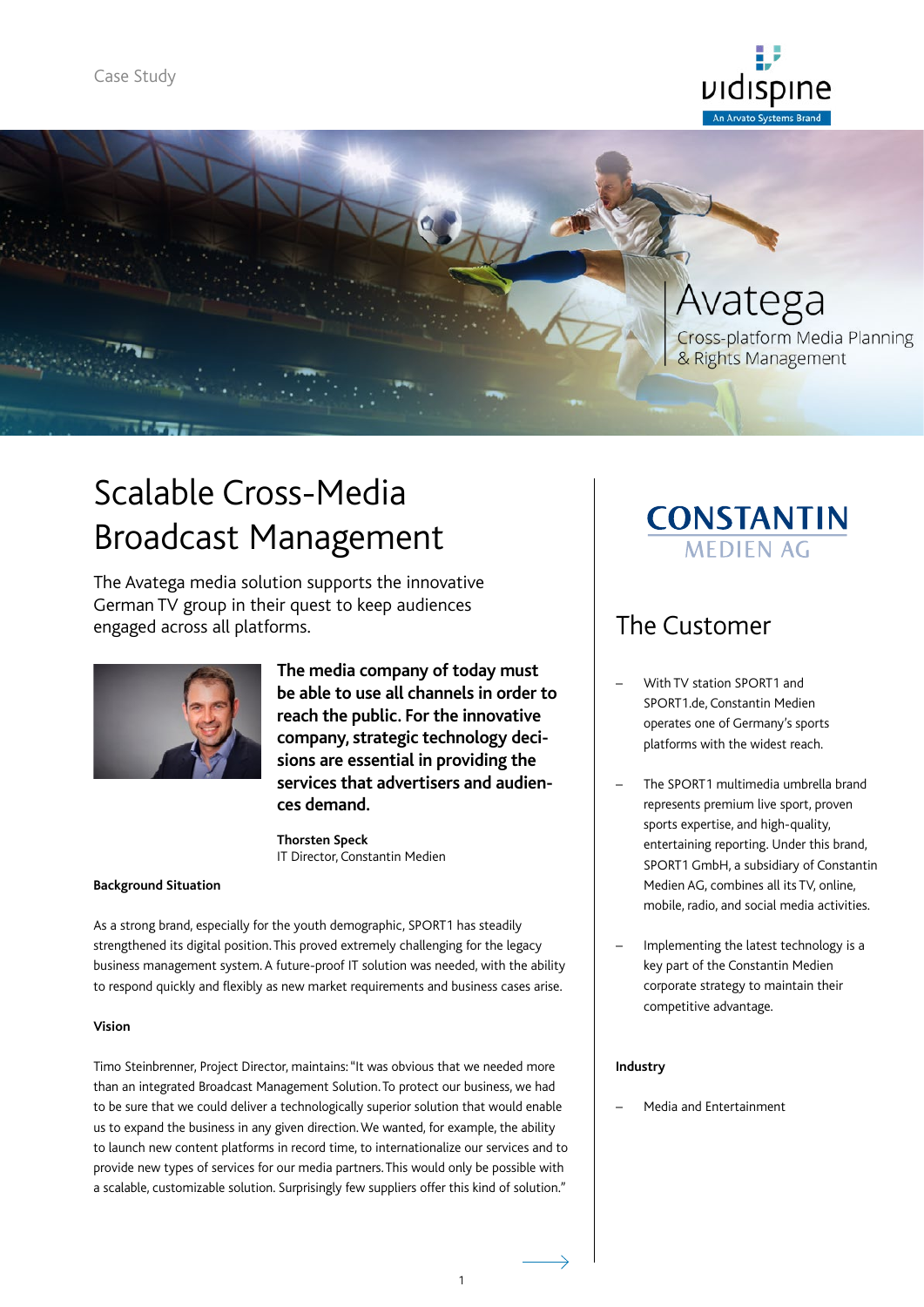### Case Overview

#### **Task**

OverviewTaskWith around 3 million users, SPORT1 provides one of Germany's leading sports portals. As the quantity of content increases, so does the need for consistent, updated content information. The installed systems were not able to keep up with these requirements. In order to serve the needs of the cross-platform business more efficiently, separate systems needed to be replaced with a fully integrated and technologically advanced solution.

#### **Technology**

SPORT1 selected the Avatega Broadcast Management solution from Vidispine, an easily scalable standard solution based on Microsoft Dynamics.

#### MODULES:

- Program/Content Management
- Intellectual Property Management
- Contract Management
- Multi-Platform Scheduling
- Media Management
- Transmission Management
- Asset Ledger

#### **Result**

With Avatega, SPORT1 has a technologically flexible Broadcast Management solution that provides them the ability to expand their business in whatever direction they choose.

#### **Solution**

Designed by the Arvato Systems Vidispine team to meet the requirements of the media industry, Vidispine Avatega is based on Microsoft Dynamics. This technology was selected primarily for its layered extensible architecture, which makes it easy to integrate specific media industry, regional and customer functionality while the core contains the extensive Microsoft functionality, always updated to the latest version. Customers benefit from the latest developments in security standards and Cloud models as well as Microsoft Office, SharePoint and Reporting Services integration.

Holger Noske, Vice President Broadcast Solutions at Arvato Systems, comments: "In the past, broadcast business management systems were typically developed from the ground up, starting from the database management system. By building on Microsoft Dynamics, we took a radically different approach. Our development efforts were significantly reduced, allowing us to focus on areas where we add value as a specialized software vendor. We created an adaptable solution that can be configured to meet the individual needs of the customer."

With Avatega, SPORT1 can be confident that they have a productized solution with a clearly defined roadmap for the future.

#### **Our Services**

After detailed market analysis and receiving several proposals, the contract was awarded to Arvato Systems.

In the initial phase, the standard solution was configured and built according to the detailed requirements provided by SPORT1. Data was migrated into the new system after which Arvato Systems and SPORT1 tested functionality and workflows, familiarized the SPORT1 end users with the new system, and trained administrators to manage configuration changes themselves. After six weeks of working in parallel, the solution went live only a few months after the start of the project, and since that time has supported the business operations 24 hours a day, 7 days a week.

The Avatega technology is always updated and in line with Microsoft standards. In a subsequent project phase, the system was integrated with the existing SPORT1 marketing system, enabling smooth and hassle-free workflows to cover both content management and marketing.

Customer-requested changes were discussed by a team from both companies from the outset, and the changes were implemented jointly. This improved the Arvato Systems Vidispine teams understanding of the business needs, and at the same time the customer team was able to enhance their knowledge of the IT platform.

In addition to their current working relationship, Arvato Systems and Constantin Medien are working to strengthen their strategic partnership, with regular meetings where the two companies review the Vidispine solution roadmap and discuss the impact of current industry trends.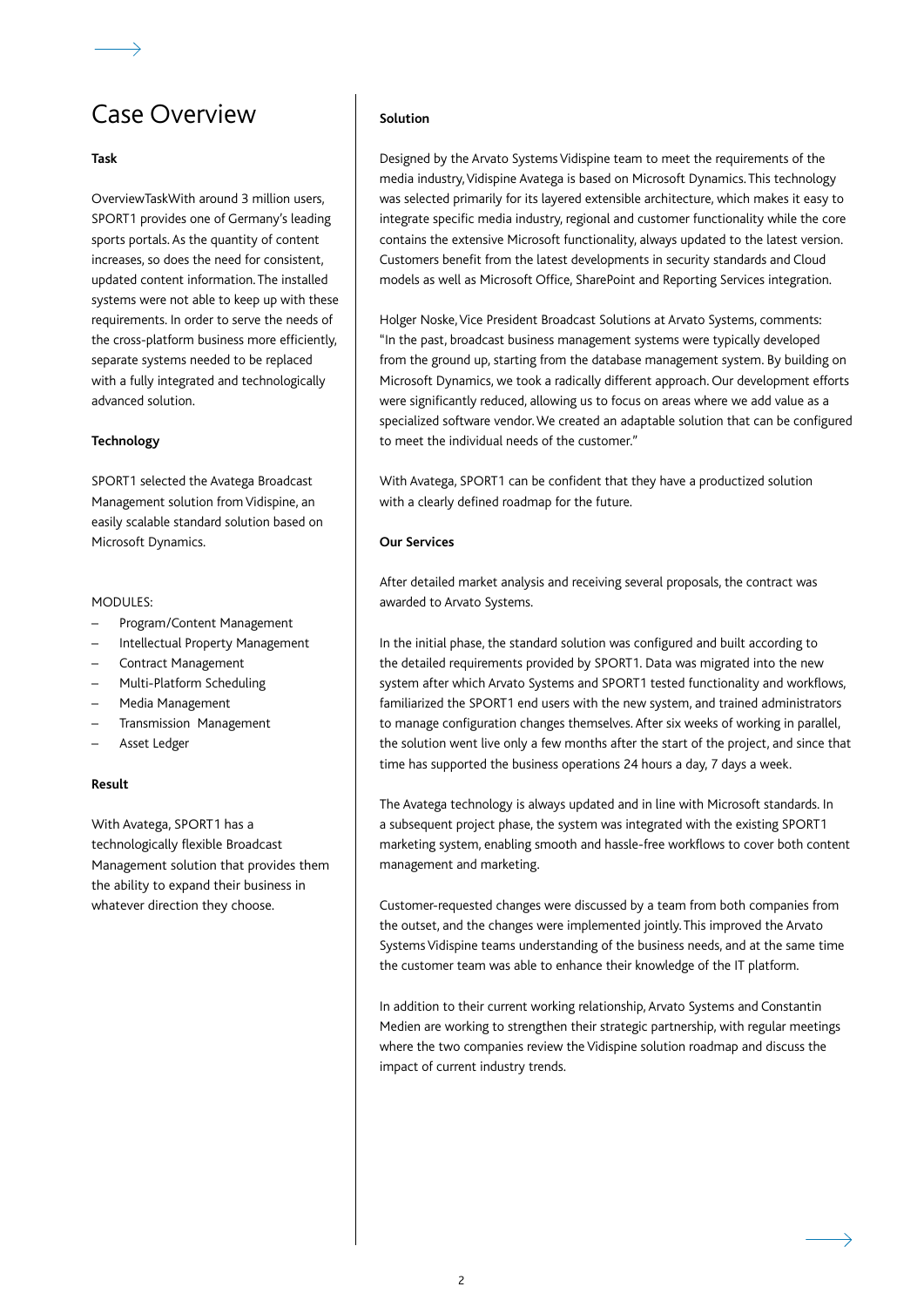**The Arvato Systems team understand how to get to the heart of their customers' business processes, and they are able to leverage the latest technology in implementation. We appreciate their years of experience in the media sector.**

**Timo Steinbrenner** Head of Information Services & Design, Constantin Medien.

#### **Customer Benefits**

The Microsoft Dynamics solution is an integrated system that can be used across all areas of the business and provides the scalability and adaptability needed by Constantin Medien for future growth and response to changing requirements.

#### PROCESS AUTOMATION

Automated workflows streamline processes and save resources. Tools for inserting trailers and on-air promotions can be launched from within the Program Planning module. The system truly excels when changes need to be made to the schedule on very short notice; the integrated solution enables these changes to be implemented rapidly – a major benefit for the customer.

#### DATA CONSISTENCY

With Avatega, data is now stored in a central system location. Support for all workflows helps users in every department to understand what is happening across the business. The data that SPORT1 uses for reporting and operational analysis is more up-to-date and accurate. And, with a better understanding of the complete business context, better decisions can be made.

#### CROSS PLATFORM SCALBILITY

With multi-layered, open architecture and flexible configuration options, Microsoft Dynamics supports the evolving business needs of SPORT1. Administrators are able to implement minor changes themselves and processes can be more effectively adapted to the changing environment.

#### FLEXIBILITY FOR THE FUTRE

"In the media industry, change is a constant, meaning that speed and flexibility are vital," says IT Director Speck. Constantin Medien has already started to use the solution to launch new channels without having to employ additional staff. "This is just one example of how we are able to grow the business and at the same time improve our efficiency," he adds. "With Avatega we have an ERP solution that will help us to expand our business."

 $\rightarrow$